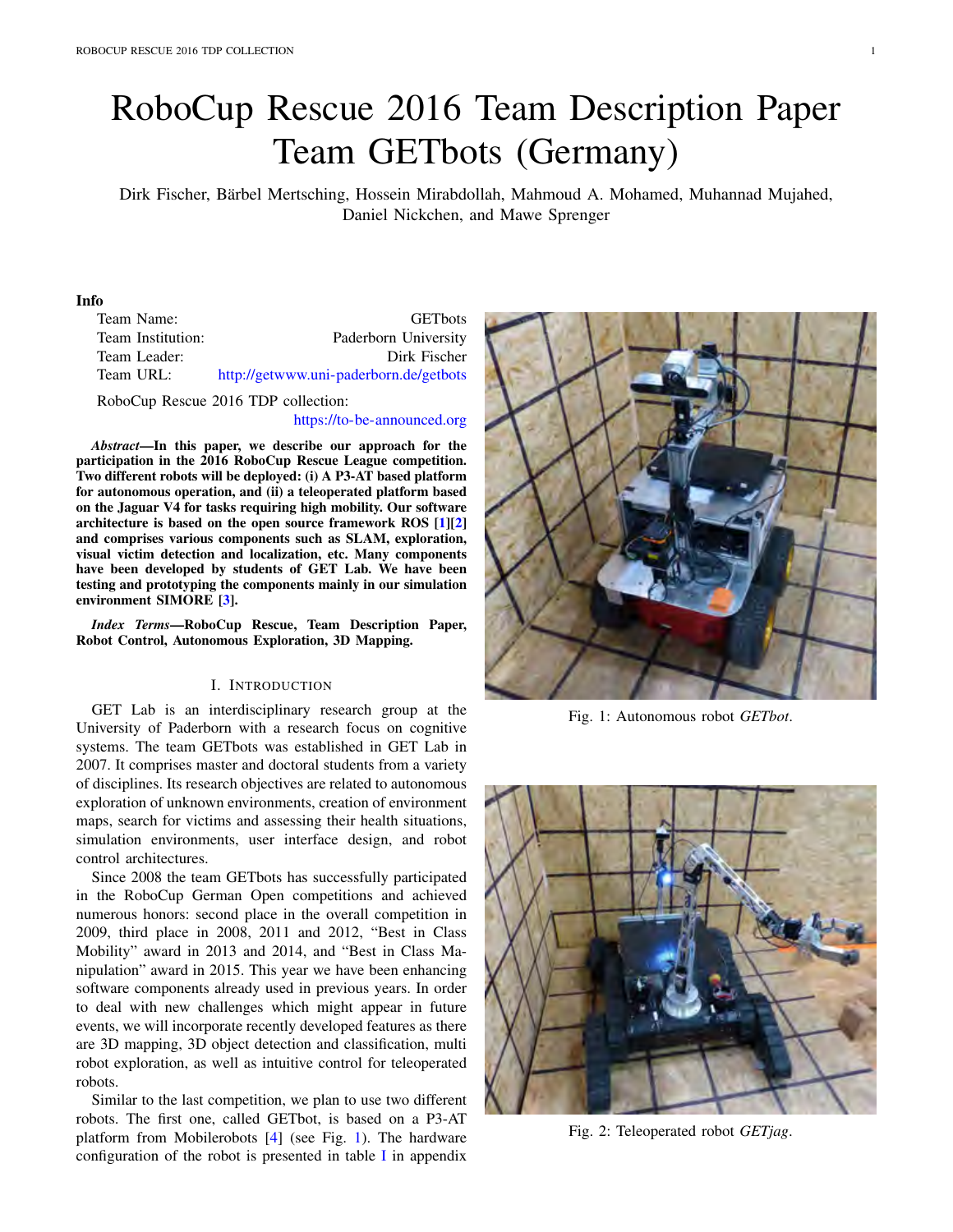B-A. Furthermore, we will deploy a robot with four articulated arms called GETjag (see Fig. 2). The robot is highly mobile, able to climb stairs, and perform grasping and inspection tasks with a self-designed manipulator arm platform. The robot's configuration is listed in table  $\Pi$  in appendix B-A.

#### *A. Improvements to Previous Contributions*

Our victim detection framework has used a combination of thermal, visual and depth cues to detect victims. Currently, we are working on increasing the reliability of our framework and reducing false positives by applying an advanced object detection algorithm. The new algorithm extracts human body features (e.g. temperature, face, body, etc.) from different sensors and uses the AdaBoost machine learning technique [5] to detect victims.

During the last competitions, we basically had made use of RGB-D data to analyze the structure of the underground so that the traversable paths can be detected. Currently, we are integrating new algorithms based on an RGB-D sensor for 3D object recognition, advanced obstacle detection and 3D reconstruction. Taking 3D structures of the environment into account will assist our robots to perform rescue operations more efficiently.

In our previous software architecture, a hierarchical state machine was used to control the behavior of our autonomous robot. Nevertheless, using the state machine can give rise to different difficulties. For instance, adding a new behavior or additional constraints often involves modifying several states and transitions. Hence, we currently work on using the idea of goal oriented action planning [6] for the autonomous control and decision making. We are confident that this will make our autonomous system more flexible and easier to adapt to new challenges.

#### II. SYSTEM DESCRIPTION

#### *A. Hardware*

*1) RGB-D Sensors:* Both of our robots are equipped with an ASUS Xtion Pro Live depth camera producing RGB-D data with a frame rate of up to 30 Hz. Recently, we have purchased a Kinect V2 depth sensor and plan to replace one of the Xtion cameras with it. As the Kinect V2 sensor conducts depth measurements based on the time-of-flight principle and has an RGB resolution of 1080p, it apparently produces more accurate RGB-D data than the Xtion sensor working based on the structured-light principle. Additionally, the Kinect V2 sensor has a larger field of view both horizontally and vertically as well as a larger detection range than the Xtion. Thus, we expect to achieve enhancements in our 3D analysis module (see  $II-B4$  for details).

*2) Camera Head:* Each of the RGB-D cameras is mounted on a pan-tilt unit, making it possible to achieve a larger field of view around the robots. In addition to the RGB-D camera, the camera head of the autonomous robot (see Fig.  $3a$ ) is equipped with a thermal camera to detect heat emitted by victims. As thermal and RGB-D cameras are mounted close to each other, the images from both cameras can easily be aligned to detect victims more reliably (see II-B4 for details).



Fig. 3: (a) Camera head with thermal and RGB-D camera used for victim search. (b) Gimballed laser scanner unit.



Fig. 4: Self-designed robot arm with 6 degrees of freedom: (a) Arm used for turning a valve. (b) Pipestar inspection.

*3) Laser Scanner Unit:* The SLAM module of our mapping system is supported by a gimbaled laser scanner unit shown in Fig. 3b. This unit enables a robot to obtain high resolution 3D scans of an environment as well.

*4) Robot Arm:* Our teleoperated robot is equipped with a self designed robot arm (Fig. 4). The arm has 6 degrees of freedom and can be used for manipulation and inspection tasks.

#### *B. Software*

*1) Control:* Fig. 5 illustrates the scheme of inter-component interactions in our autonomous rescue system. The SLAM module is continuously updating the map of the environment. In parallel the exploration module uses this map to determine a path to the next optimal exploration target. The coordination between different modules is currently done using a hierarchical state machine based on SMACH [7]. This master control module requests a path from the exploration module and then forwards the way points to the navigation module one by one. In case that no path can be found, e.g. because a map is not yet available, navigation is done by choosing a suitable fallback behavior (see  $II-B3$  for details).

While the environment is explored, the search for victims can be enabled or disabled by the master control, depending on which behavior the human operator selects before starting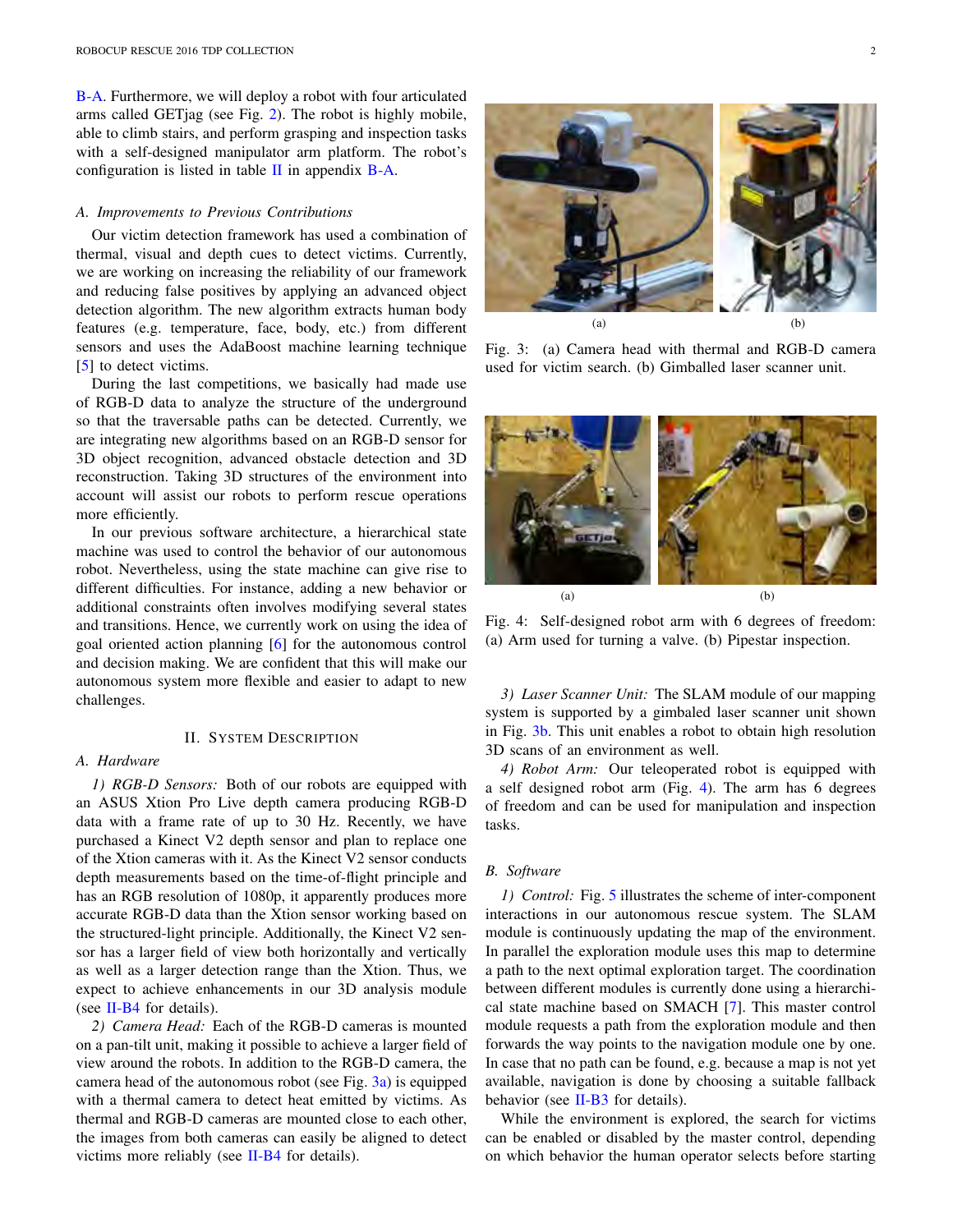

Fig. 5: Interaction of main software components (simplified).

the autonomous exploration. Whenever a possible victim is detected, the position is passed to the master control in order to decide whether to continue exploration or approach the victim location for confirmation.

Modification and extension of a hierarchical state machine can be quite complex and time consuming. Therefore, we currently work on a replacement inspired by the idea of goal oriented action planning [6]. The goal is to make the decision making process flexible, scalable and easier to maintain. As a result our system will be quickly adaptable to new challenges.

*2) Exploration and Mapping:* Our SLAM module generates a 2D grid map by merging data coming from the robot odometry, a laser range finder and an inertial measurement unit (IMU). The SLAM core is based on the OpenKarto library [8]. A map generated by our system is shown in Fig. 6.

In order to explore an unknown environment, the map generated by the SLAM module is passed to the exploration module performing a frontier based exploration [9][10]. Here the accessibility of frontiers is first checked using the Search-Based Planning Library (SBPL) [11][12]. Afterwards we select the next exploration target based on the robot's characteristics and the costs for reaching the target, including the characteristics of the terrain (see  $II-B6$ ).

Currently, we are extending our exploration and mapping modules for the case of collaborative multi robots.

*3) Navigation:* Usually, a real world disaster environment is partially or completely unknown and it may change over time. In order to guarantee a safe navigation in such environments, it is necessary to incorporate the sensory perceptions within the motion planning and the control loop. By this means, robots can detect environmental changes and re-plan dynamically to reach a given goal safely. For this purpose, we use a reactive obstacle avoidance navigation technique, which is developed in our lab [13]. The developed method is, in general, based on analyzing the structure of the environment and detecting free spaces (gaps) where the robot fits in. Obstacle avoidance is performed based on the configuration of obstacles between the current robot location and the selected gap, where all obstacle points are considered to compute the avoidance maneuver and simultaneously drive the robot towards the gap. This method is capable of driving a mobile robot in very dense and cluttered



Fig. 6: Map generated by our SLAM module; detected landmarks are denoted by blue dots.



Fig. 7: An experiment carried out using only the reactive navigation module [13] in a very dense scenario; (a) Experimental setup. (b) Path followed by the navigation method.

environments with smooth and safe trajectories (see Fig. 7).

Whenever the state machine is in the exploration state, the robot has to drive towards a goal location received from the frontier based exploration module. The path planner generates the required path and the reactive navigation module is used to follow this path, generating a suitable motion command. When the robot reaches the given goal, the reactive navigation informs the path planner and waits for a new path. However, while driving towards the goal, the victim search module may announce the possibility of a victim (e.g. detecting a thermal signature of a victim). In such a case, the state machine switches over to "Target Homing" state. A variant of the reactive navigation method discussed above [14] is used to reach the assigned victim location. As soon as the robot is close enough, it stops and requests a confirmation from the operator.

In case that no path is received from the path planner (e.g. at the starting of the rescue mission where the map is not created yet), another module, wander around, is used to control the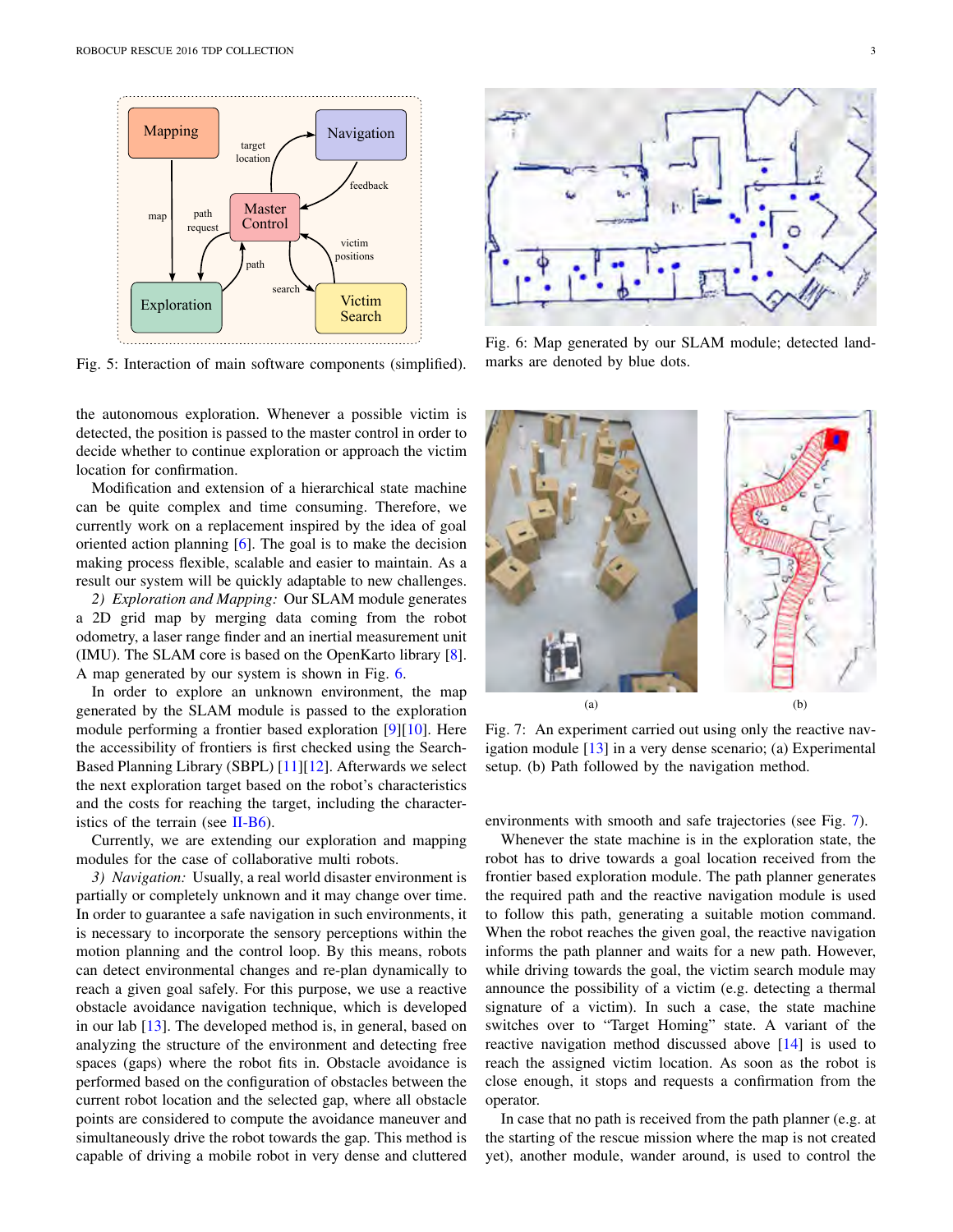

Fig. 8: Recovery behavior module: (a) Experimental setup, (b) Expected behavior.



Fig. 9: Victim detection using thermal and video images.

robot. For this purposes, we use a modified version of our method proposed in [15]. The key idea here is to guide the robot towards free gaps while avoiding obstacles. A higher priority is given to gaps located in front of the robot in order to penalize moving backwards. This approach is especially suitable for maze-like environments.

In some situations the robot can get stuck (e.g. after sliding over a ramp and crashing against a wall). In such situations, a recovery behavior is activated, which tries to drive the robot towards a safe location. Once succeeded, the navigation module can take over again. Our self-developed recovery behavior drives the robot by setting several consecutive motion commands based on the robot's shape and the structure of the environment (see Fig. 8).

*4) Victim Search:* The main target of the robot at the RoboCup is to find simulated victims. In the last RoboCup competitions, we started to replace our old victim detection algorithm [16] with a new algorithm which is faster and more robust. The old victim detection algorithm requires more processing time to search victims, necessitating the robot to stop driving occasionally in order to process captured images. In the new algorithm, the robot searches victims while driving and detects signs of life (e.g. human body temperature, skin color, and motion). For this purpose, the robot uses a thermal camera to automatically detect human body temperature and generate a list of victim hypotheses. Consequently, visual and depth data from the RGB-D camera is used to validate the hypotheses. The validation is done by searching for skin color, holes, motion and human body features within the regions of interest identified in thermal images. To achieve this purpose, the cameras are calibrated and the images are registered (see Fig. 9). This method allows the robot to estimate the victim position and localize victims in the map.

*5) QR-Code and Hazmat Symbol Detection:* During the mission, the captured RGB images are used to detect QR-



Fig. 10: QR-code and hazmat symbol detection.



Fig. 11: Terrain map classifying the underground and marking obstacles. In the center a bidirectional ramp is classified as more difficult (darker) than flat ground (light gray).

codes and hazmat symbols (see Fig. 10). Recently, we started to design a new system which uses a multi-camera setup for the detection of QR-codes and hazmat symbols. For the detection of hazmat symbols, we developed a method which extracts bag-of-features based on the SIFT descriptor. The classification of hazmat symbols is implemented using the support vector machine (SVM). The classifier is trained using some known hazmat symbols. For each detected object (QRcode or hazmat symbol), the 3D position is calculated and the location is plotted on a 2D map.

*6) 3D Processing:* In the last competitions, we started processing three-dimensional data. RGB-D data is used to generate a 2.5D height map. The structure of the underground is analyzed based on the geometrical relationship of neighboring height cells to generate a trafficability map. In this way, we do not only distinguish walls and floor, but also certain difficulties for different undergrounds and detect obstacles and non-drivable passages that are not detected by the laser range finders (see Fig. 11).

Recently, we came up with a new module for 3D object recognition and tracking based on depth images. We make use of a real-time segmentation algorithm proposed in [17] to cluster a depth image and recognize objects by partial views stored in a database (see Fig. 12). This database is initially generated offline, but it can dynamically be updated online as well. The recognized objects are tracked as long as they are visible and used for further processing by other modules of our system.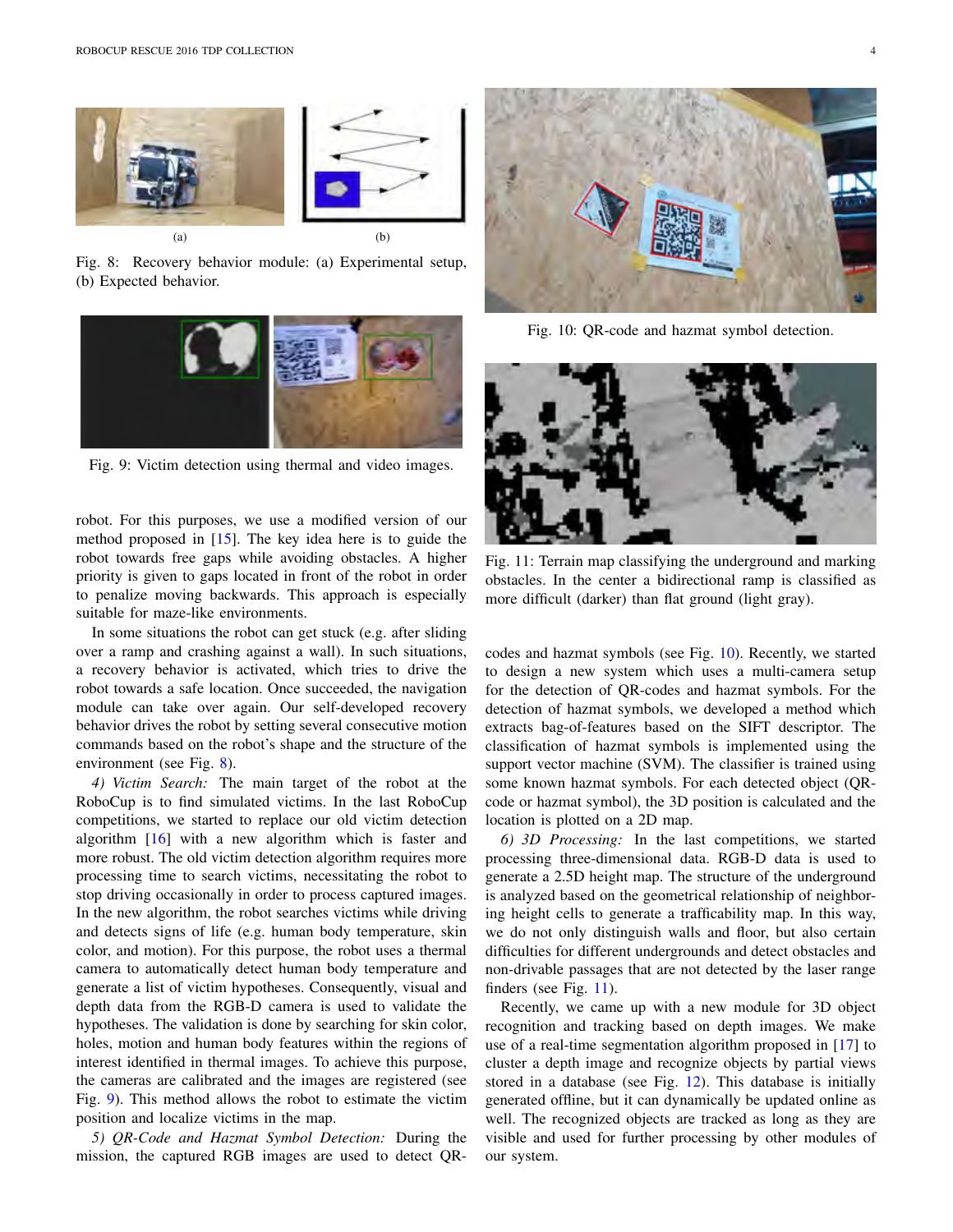

Fig. 12: Real-time segmentation for clustering a depth image (left) and object detection based on partial views (right).



Fig. 13: Partial reconstruction of a RoboCup arena based on RGB-D data.

In the RoboCup German Open 2015, a new challenge in form of soft obstacles (vertically hanging elastic strips) was introduced. The robot had to recognize these kind of obstacles in order to drive through them. We are currently working on algorithms using depth information to detect potential soft obstacles based on depth discontinuities and edge detection. The potential soft obstacles become validated by adding a new behavior where the robot moves cautiously towards the obstacles. If the robot can move through the obstacles they are marked as soft obstacles; otherwise they will be determined as hard obstacles (see II-B1).

In addition to the 2D mapping based on laser data, a module for dense 3D reconstruction based on RGB-D data is currently under development. We make use of the InfiniTAM V2 method [18] to register depth images in real-time and adapt it to the usage for large-scale arena-like environments (see. Fig. 13). Furthermore, we are working on loop detection and closing as an extension to the algorithm. This aspect is especially difficult to solve as RoboCup arenas basically consist of wooden parts with similar textures and rectangular structures.

*7) Autonomous Flipper Control:* The four articulated robot arms (flippers) of our GETjag robot (see Fig. 2) are currently controlled manually by the operator because controlling the speed and direction of the robot and two pairs of flippers simultaneously needs complex and demanding control rules. Nevertheless, control by an operator raises also another difficulty: the operator perceives the environment through a camera which yields only a limited field of view. Hence, we are

developing an autonomous control system to rotate the flippers according to the structure of the underground. To this end, a local height map around the robot will be taken into account based on a 3D map reconstructed over time. Up to now the autonomous control system has only been used and tested in the simulator because our 3D reconstruction module is currently under development. As soon as the 3D reconstruction is running, the control system can easily be integrated to autonomously control the flippers and disburden the operator.

#### *C. Communication*

We use wireless LAN 802.11a/b/g. Channels and power are selectable as follows:

| Rescue Robot League      |                     |              |  |
|--------------------------|---------------------|--------------|--|
| <b>GETbots</b> (Germany) |                     |              |  |
| <b>Frequency</b>         | <b>Channel/Band</b> | <b>Power</b> |  |
| 5.0 GHz 802.11a          | selectable          | selectable   |  |
| 2.4 GHz 802.11b/g        | selectable          | selectable   |  |

#### *D. Human-Robot Interface*

A graphical user interface has been developed using the cross-platform application framework Qt [19]. To percept the status of each robot and to control the behavior, data coming from different sensors and processing units can be visualized. Furthermore, it is possible to control devices such as a robot arm remotely. The communication between robots and operator interface is based on ROS messages [20]. Fig. 14 depicts a screenshot of the interface.

The operator is able to monitor multiple robots at the same time. The number of robots is not limited and robots can be added or removed during runtime. Additionally, the operator can easily adjust the view for each robot to fit his needs. Robots in teleoperated mode are controlled using an off-theshelf joypad.

For a fully autonomous robot, the autonomous exploration mode should be started by the operator. He can also switch the view to control a teleoperated robot. Each time an autonomous robot detects a potential victim, this incident is reported to the operator and a victim confirmation view is available to handle this event.

At the end of a mission the generated grid map containing victim and landmark positions can be saved to a storage device.

#### III. APPLICATION

#### *A. Set-up and Break-Down*

Our equipment includes the robots, a laptop and joystick to operate the robots, a wireless access point, and a battery backup unit to ensure autonomous electricity supply. The whole equipment is transported to the operator station on a transport cart. Our experiments have shown that setup and break-down can be easily accomplished in a couple of minutes.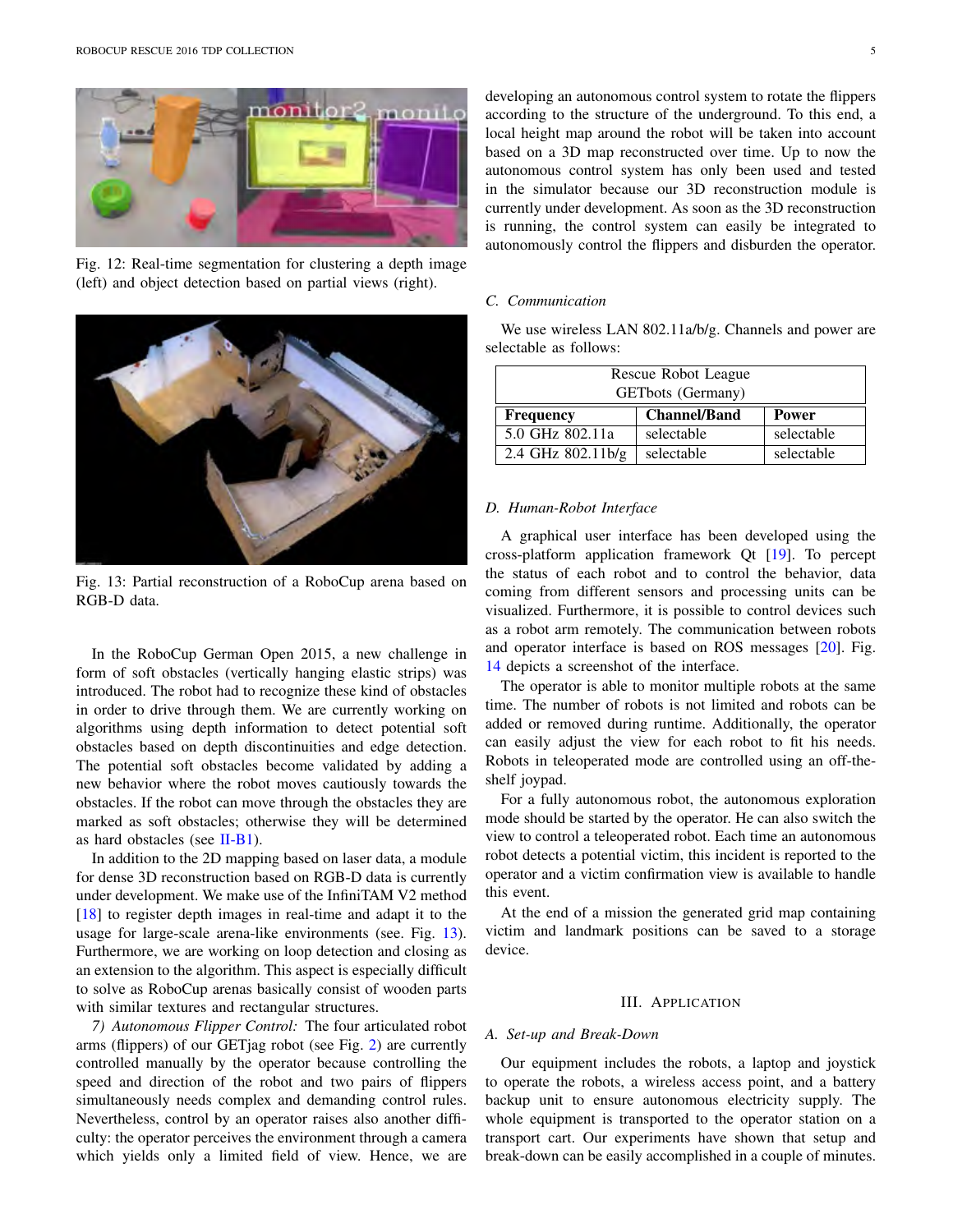

Fig. 14: Graphical operator interface.



Fig. 15: SIMORE Simulation: Virtual GETbot operating in a RoboCup Rescue arena (left) and an indoor corridor (right).

#### *B. Mission Strategy*

We are going to use our two robots in parallel. While the autonomous robot is searching for victims, the operator can concentrate on exploring the orange and red parts of the arena. In this regard, he will monitor the autonomous robot and react whenever the autonomous robot detects a victim.

#### *C. Experiments*

Simulation has proven to be an auxiliary tool in the design and testing of new robot models as well as developing and evaluating a range of algorithms to run on mobile robot platforms. Especially when limitations in hardware, specific environments or time have to be considered, virtual prototyping can be a beneficial addition compared to solely testing the software in a "real" environment.

The GETbots team deploys the 3D simulation software SIMORE [3] to overcome the aforementioned limitations. Launched as a student project in our lab in 2006, SIMORE was enhanced within the following years and is now supporting the software development of our team (Fig. 15). SIMORE is based upon open source libraries such as OpenSceneGraph [21] for its rendering engine, and the Open Dynamics Engine [22] for the dynamics simulation.

It supports different types of actuators and sensors. These include e.g. pan tilt units and robotic manipulators, laser range finders, RGB-D cameras, as well as thermal cameras. ROS bindings are available also. We designed individual mazes like test arenas furnished with the typical RoboCup elements such as ramps, step fields and stairs.

For experiments with our real robots, we are using both



Fig. 16: Arena-like experimental setup with RoboCup elements including ramps, a stepfield and a tunnel.

individual experimental setups such as the one shown in Fig. 7a and a small arena with RoboCup elements (see Fig. 16).

#### *D. Application in the Field*

The focus of our team is developing algorithms and software which can be applied for real rescue operations. Our available platforms may not be fully appropriate for real scenarios. But we are eager to prove that the algorithms can be adapted easily to any platform which can move through disastrous environments.

## IV. CONCLUSION

We are going to deploy two robots in the 2016 RoboCup Rescue League competition. The first robot (GETbot) works in an autonomous mode and is supposed to explore large scale arenas and detect victims. To this end, we have enhanced our previous software components and furthermore developed new modules to tackle problems for which the 3D structure of the environment has to be considered. The second robot (GETjag) is used in teleoperated mode. It is utilized to explore rough terrain, grasp objects and do inspection tasks. Since operating the GETjag is really challenging, we are developing a semiautonomous control system to disburden the operator.

### APPENDIX A TEAM MEMBERS AND THEIR CONTRIBUTIONS

- 
- 
- 
- 
- 
- 
- 

• Bärbel Mertsching **a** Management<br>• Dirk Fischer **System control.** exploration • Dirk Fischer System control, exploration<br>• Hossein Mirabdollah Mapping and localization **Mapping and localization** • Mahmoud Mohamed Victim search, image processing • Muhannad Mujahed Navigation, exploration *•* Daniel Nickchen Terrain trafficability analysis • Mawe Sprenger 3D object recognition, operator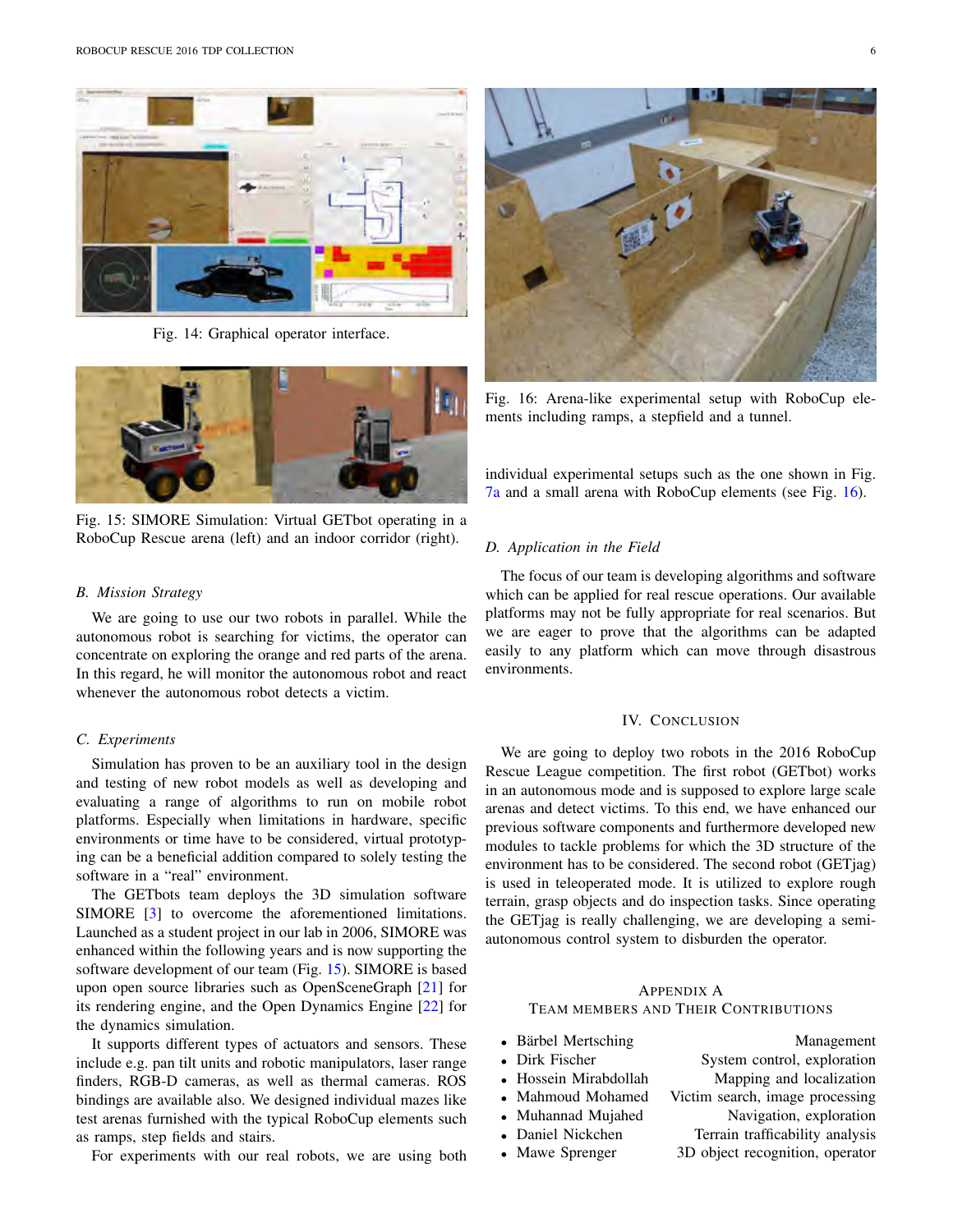## APPENDIX B LISTS

*A. Systems List*

#### TABLE I: Autonomous Robot

| Attribute                                    | Value                            |
|----------------------------------------------|----------------------------------|
| Name                                         | <b>GET</b> bot                   |
| Locomotion                                   | wheeled                          |
| System Weight                                | $27.7$ kg                        |
| <b>Size</b>                                  | $0.53 \times 0.48 \times 0.78$ m |
| Startup time (off to full operation)         | $5 \text{ min}$                  |
| Power consumption (idle/ typical/ max)       | 18/ 50/ 90 W                     |
| Battery endurance (idle/ normal/ heavy load) | 240/ 90/ 30 min                  |
| Maximum speed                                | $0.7$ m/s                        |
| Payload (typical, maximum)                   | $2/12$ kg                        |
| Support: set of bat. chargers total weight   | $2 \text{ kg}$                   |
| Support: set of bat. chargers power          | 115 W (230V AC)                  |
| Support: Charge time batteries (80%/100%)    | 3 h / 5 h                        |
| Support: Additional set of batteries weight  | 2 kg                             |
| Cost                                         | EUR 22.530                       |

# TABLE II: Teleoperated robot

| Attribute                                    | Value                                  |
|----------------------------------------------|----------------------------------------|
| Name                                         | <b>GETjag</b>                          |
| Locomotion                                   | tracked / 4 flippers                   |
| System Weight                                | $33 \text{ kg}$                        |
| Transportation size                          | $0.6 \times 0.68 \times 0.38$ m        |
| Typical operation size                       | $0.8 \times 0.68 \times 0.5 \text{ m}$ |
| Unpack and assembly time                     | $10 \text{ min}$                       |
| Startup time (off to full operation)         | 5 min                                  |
| Power consumption (idle/ typical/ max)       | 33/75/142 W                            |
| Battery endurance (idle/ normal/ heavy load) | 180 / 60 / 30 min                      |
| Maximum speed (flat/ outdoor/ rubble pile)   | $1.4/1/0.5$ m/s                        |
| Carrying payload (typical/ maximum)          | $3/15$ kg                              |
| Dragging payload (maximum)                   | $50 \text{ kg}$                        |
| Arm: maximum operation height                | 95 cm                                  |
| Arm: payload at full extend                  | $< 500$ g                              |
| Arm: sensors                                 | Thermopile / Camera                    |
| Telescope: height gain                       | 15cm                                   |
| Support: set of bat. chargers total weight   | $1 \text{ kg}$                         |
| Support: Charge time batteries (80%/100%)    | 3 h / 5 h                              |
| Support: Additional set of batteries weight  | $1 \text{ kg}$                         |
| Cost                                         | EUR 17.114                             |

# TABLE III: Operator Station

| Attribute                                    | Value                                 |
|----------------------------------------------|---------------------------------------|
| Name                                         | <b>GETOp</b>                          |
| System Weight                                | $5 \text{ kg}$                        |
| Typical operation size                       | $0.4 \times 0.4 \times 0.4 \text{ m}$ |
| Unpack and assembly time                     | 1 min                                 |
| Startup time (off to full operation)         | 1 min                                 |
| Power consumption (idle/ typical/ max)       | 60 / 80 / 90 W                        |
| Battery endurance (idle/ normal/ heavy load) | 10/5/4 h                              |
| Power supply                                 | APC Back UPS BE700G 700VA             |
| <b>WLAN</b> router                           | <b>ASUS RT-AC66U</b>                  |
| Controller                                   | Logitech Gamepad F3101                |
| Cost                                         | EUR 1.545                             |

# *B. Hardware Components List*

TABLE IV: Hardware Components List

| Part                    | Brand & Model                | <b>Unit Price</b> | Num.                    |
|-------------------------|------------------------------|-------------------|-------------------------|
| Platform                | Dr. Robot Jaguar-V4          | <b>EUR 13.000</b> | 1                       |
| Platform                | Mobilerobots P3-AT           | <b>EUR 6.000</b>  | $\overline{2}$          |
| Servomotors             | Dynamixel MX-106T            | <b>EUR 493</b>    | $\overline{1}$          |
|                         | Dynamixel MX-64T             | <b>EUR 299</b>    | 1                       |
|                         | <b>Dynamixel MX-28T</b>      | <b>EUR 219</b>    | 7                       |
|                         | Dynamixel AX-12A             | <b>EUR 45</b>     | 3                       |
| DC/DC                   | <b>TI PTN78020</b>           | <b>USD 26</b>     | $\overline{3}$          |
| <b>Batteries</b>        | <b>Conrad Energy EC5</b>     | <b>EUR 99</b>     | 3                       |
| <b>Batteries</b>        | Werker 12V 7.5Ah AGM         | <b>EUR 30</b>     | 12                      |
| Micro controller        | <b>Arduino Pro Mini</b>      | <b>EUR 9.50</b>   | $\overline{\mathbf{3}}$ |
| Computing Unit GETjag   | Mini ITX ASUS P8Z77-IDEL     |                   |                         |
|                         | Intel Core i5-3570T          |                   |                         |
|                         | 8GB RAM                      |                   |                         |
|                         | 120 GB SSD                   | <b>EUR 550</b>    | 1                       |
| Computing Unit GETbot   | ThinkPad X230                | <b>EUR 960</b>    | 1                       |
| <b>IMU</b>              | <b>XSens MTi</b>             | <b>EUR 1.600</b>  | $\overline{1}$          |
| <b>IMU</b>              | <b>Tinkerforge IMU Brick</b> | EUR 60            | 1                       |
| Camera                  | <b>iDS UL-1240ML</b>         | <b>EUR 400</b>    | $\mathbf{1}$            |
| Camera                  | Logitech HD Webcam C615      | EUR 65            | $\overline{c}$          |
| Depth Camera            | <b>ASUS Xtion Pro Live</b>   | <b>EUR 130</b>    | $\overline{c}$          |
| <b>Infrared Camera</b>  | FLIR Photon 320              | EUR 6.700         | $\mathbf{1}$            |
| Thermopile              | Melexis MLX90620             | <b>EUR 60</b>     | $\mathbf{1}$            |
| LRF                     | Hokuyo UTM-30LX              | <b>EUR 4.200</b>  | $\mathbf{1}$            |
| LRF                     | Hokuyo URG-04LX              | EUR 1.600         | $\overline{2}$          |
| $CO2$ Sensor            | SenseAir K30                 | <b>EUR 177</b>    | $\mathbf{1}$            |
| <b>Battery Chargers</b> | <b>TEnergy TB6AC</b>         | $EUR$ 50          | ī                       |
| 6-axis Robot Arm        | Self-assembly                | <b>EUR 1.200</b>  | ī                       |
| Operator Laptop         | ThinkPad T430                | EUR 1.300         | 1                       |

# *C. Software List*

TABLE V: Software List

| Name                                             | Version | License       | Usage                              |
|--------------------------------------------------|---------|---------------|------------------------------------|
| Ubuntu                                           | 14.04   | open          |                                    |
| <b>ROS</b>                                       | indigo  | <b>BSD</b>    |                                    |
| <b>PCL [23]</b>                                  | 1.8     | <b>BSD</b>    | 3D object detection                |
| <b>ICL [17]</b>                                  | 9.8     | LGPL          | 3D object segmentation             |
| InfiniTAM <sup><math>\infty</math></sup> v2 [18] | > 2.0   | <b>ISIS</b>   | 3D mapping                         |
| OpenCV $[16]$                                    | 2.4.8   | <b>BSD</b>    | Victim detection, Hazmat detection |
| slam karto                                       | 0.7.2   | <b>LGPL</b>   | 2D mapping                         |
| <b>ZBar</b>                                      | 0.1     | <b>LGPL</b>   | OR code detection                  |
| Operator Interface                               | 1.2     | closed source | Operator station                   |